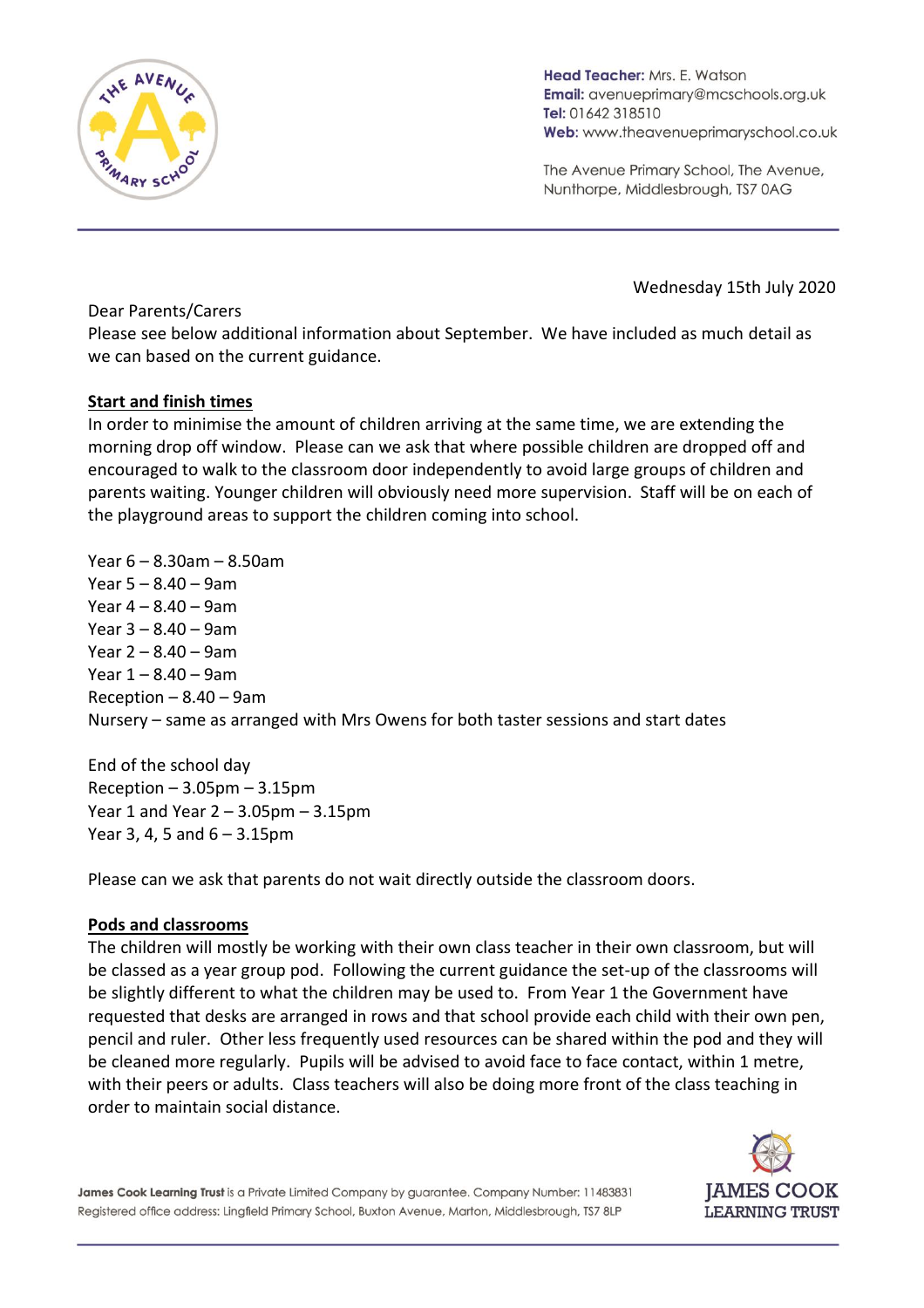

Head Teacher: Mrs. E. Watson Email: avenueprimary@mcschools.org.uk Tel: 01642 318510 Web: www.theavenueprimaryschool.co.uk

The Avenue Primary School, The Avenue, Nunthorpe, Middlesbrough, TS7 0AG

## **Social distancing**

Teachers are advised to remain at the front of the room to try and maintain a 2m distance from students. Teachers are also advised to socially distance from other adults in school. Obviously, some students will require support that means the 2m rule cannot apply. Pupils will be advised to keep their distance from other people on school site, if possible. However, we recognise that this will not be practical at all times.

### **Hygiene and cleaning**

Every classroom will have hand sanitiser. It is an expectation that pupils use the hand sanitiser on entrance to, and on exiting, the classroom. Additional cleaning of high use public areas will take place during the school day. Additional cleaning staff will be employed to regularly clean door handles, desks and public areas to reduce the risk of transmission. Good respiratory hygiene will be promoted using the 'catch it, bin it, kill it' approach. Tissues will be available in each classroom.

### **Uniform**

Children should wear full uniform. The only change is that we request up until Christmas the children wear trainers for school so they are able to take part in outdoor activities without having to get changed. This change in footwear will be reviewed at the end of the autumn term.

### **What the children need to bring**

The children do not need to bring anything with them for the first few weeks apart from themselves, a water bottle and a packed lunch if that is their normal dinner arrangement. Packed lunches should be left in the dinner hall on the correct trolley on a morning as normal.

### **Dinners**

Hot and cold meals will be served as normal. The children will sit in year group pods in the dinner hall. This will mean that dinner times may take longer than usual and the children may go into dinner at a slightly earlier or later time than before.

### **The school site**

We will continue to minimise the number of visitors on the school site. Please avoid the main office. If your query is urgent please phone the office to make an appointment or email the school email address.

### **COVID-19 Symptoms (we will update with any new guidance)**

No member of staff, pupil or visitor should come into school if they have COVID-19, have tested positive in the last 7 days, or are displaying symptoms.

Anyone who becomes unwell at school with a new, continuous cough or a high temperature or has a loss or change in, their normal sense of taste or smell, will be sent home and told to selfisolate for at least 7 days and arrange to have a test. They will not be allowed to return to school

James Cook Learning Trust is a Private Limited Company by guarantee. Company Number: 11483831 Registered office address: Lingfield Primary School, Buxton Avenue, Marton, Middlesbrough, TS7 8LP

**IAMES COOK LEARNING TRUST**